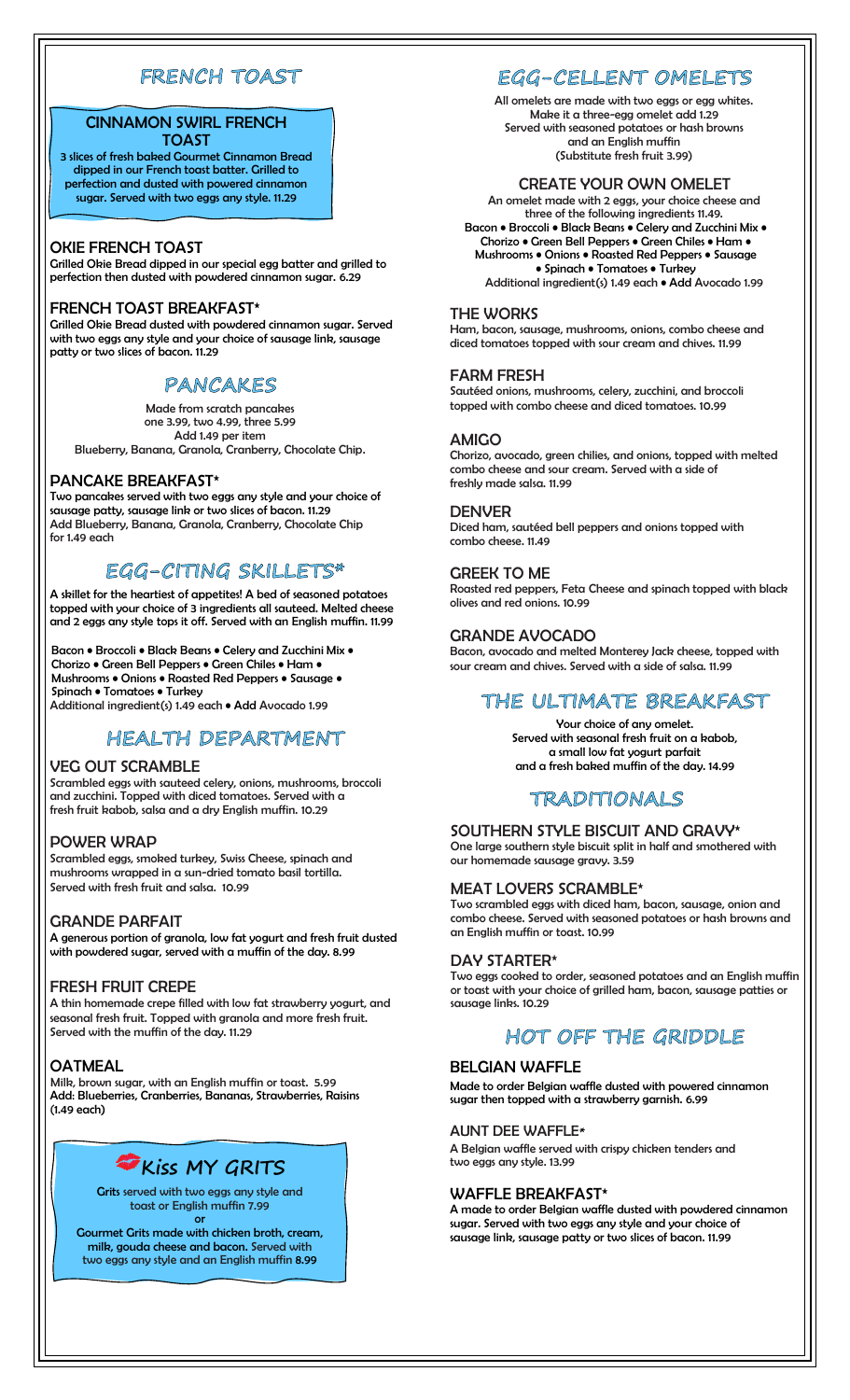# EGG-SCLUSIVELY OURS

### **HAVSTACK**

Hash browns, and a fried breaded beef steak covered with sausage gravy. Topped with two eggs any style. Served with a fresh baked biscuit. 10.99

### COUNTRY FRIED CHICKEN\*

6oz boneless breast, breaded, deep-fried, then topped with gravy. Served with seasoned potatoes or hash browns, a hot fresh biscuit and two eggs. 12.29

### CROISSANT SCRAMBLE

A fresh croissant topped with scrambled eggs, spinach, and ham then topped with hollandaise. Served with your choice of seasoned potatoes or hash browns. 10.49

### THE EGG IT ON PLATTER\*

Two eggs, two strips of bacon, one sausage patty, a half side of ham steak and two large pancakes. Served with seasoned potatoes or hash browns. 14.99

### OKLAHOMA BURRITO

Scrambled eggs with chorizo, green chilies, onions, and combo cheese wrapped in a flour tortilla. Topped with southwest sauce and sour cream. Served with seasoned potatoes or hash browns. 11.29

### BREAKFAST EGGCHILADAS

Two scrambled eggs with diced spicy chicken, smoked turkey, avocado and jack cheese wrapped in two flour tortillas. Topped with our southwest sauce and sour cream. Served with a crispy tostada topped with refried beans, combo cheese, diced tomatoes, green chilies and a fried egg. Served with salsa on the side and your choice of hash browns or seasoned potatoes. 14.99

### TWIN TORTILLAS

Two small fried tortilla shells filled with scrambled eggs, diced chicken, roasted red peppers and combo cheese. Topped with cilantro and diced tomatoes. Served with Baja Hash Browns and refried beans topped with combo cheese. Sour cream and salsa on the side 12.99

### EGG IT ON BENNY'S\*

Hollandaise smothering 2 poached eggs on top of a grilled english muffin. Served with potatoes or hash browns. Choose any of the below combinations:

Ham & Tomato 10.29 Turkey & Avocado 11.99

#### ψ ARIZONA TACOS

Two soft tacos filled with scrambled eggs, chorizo, diced tomatoes, onions, combo cheese and chives. Served with Baja Hash Browns. Salsa and sour cream on the side. 11.29

#### WAFFLE SLIDERS

Two waffle sandwiches with one over hard egg and your choice of bacon, sausage patty or ham. Served with seasoned potatoes or hash browns. 10.99

### LOADED POTATO CAKES\*

Two grilled potato cakes topped with diced bacon, sautéed onions and melted combo cheese. Served with a half side of meat, two eggs any style and an English muffin 10.29

#### BIG BOY\*

One freshly baked biscuit sliced in half, with two sausage patties and over medium eggs, then topped with our sausage gravy. Served with seasoned potatoes 10.99

# LUNCH

### CHICKEN QUESADILLA

Grilled chicken, cheese, green chilies, and onions fill a crisp flour tortilla. Served with chips and fresh salsa. Sour cream on the side. 10.29

Add a side of Guacamole 1.99

#### CHICKEN FINGER PLATTER

Our breaded chicken tenders served with French fries. Okie toast and a ramekin of gravy. 11.99

### EGG IT ON DUO

One half of any sandwich (except the Montana), soup of the day or a side salad with choice of dressing. 10.29

# TACO SALAD

Crispy fried flour tortilla shell filled with Romaine lettuce, chorizo, tomatoes, black olives, black beans and combo cheese. Topped with sour cream and pico de gallo. Served with a side of homemade chips and salsa. 10.99



All salads below served with your choice of a fresh muffin or grilled pita bread with hummus.

#### CHICKEN DIJON SALAD

Diced chicken breast, bacon, tomato and combo cheese on a bed of fresh greens and warm Dijon honey Mustard dressing. 10.29

### EGG IT ON SALAD

A bed of our fresh greens with diced tomatoes, red onions, diced bacon and a hard-boiled egg. Served with your choice of dressing on the side. 9.29

CHOICE OF DRESSINGS: 1000 Island, Blue Cheese, Ranch, House Dressing, Raspberry Vinaigrette, Italian with Feta, Honey Mustard, Santa Fa

### CHICKEN OR TUNA SALAD

Our homemade chicken or tuna salad served on top of sliced tomato and a bed of baby spinach. Served with fresh fruit and our homemade poppy seed dressing. 10.29

# SANDWICHES

Served with your choice of French Fries, house salad or chips and fresh salsa. (Substitute fresh fruit 3.99 or onion rings for 3.29)

### CHICKEN OR TUNA SALAD SANDWICH

Freshly prepared and served on a croissant with tomato and lettuce. 9.29

#### REUBEN

Your choice of corned beef or smoked turkey, on grilled rye with Thousand Island, sauerkraut, and Swiss Cheese. 10.99

#### FRENCH DIP

Thinly sliced roast beef with melted Monterey Jack Cheese on a hoagie bun. Served with a cup of au jus. 10.99

### EGG IT ON CLUB

Smoked turkey, ham, bacon, lettuce, tomato, sliced Monterey Jack Cheese and mayo on toasted wheat bread. Served on a kabob sticks. 11.29

#### THE FENTON

Smoked turkey, bacon, tomatoes, Monterey Jack Cheese and ranch dressing on grilled sourdough. 10.99

### THE MONTANA

A grilled or crispy chicken breast topped with two pieces of bacon and combo cheese. Served with sliced tomato and mayonnaise on a grilled hoagie roll. 10.99

### PHILLY CHEESE STEAK

Sautéed roast beef, onions, mushrooms, bell peppers and Jack cheese on a grilled hoagie bun. 10.99

# **BURGERS**

Served with your choice of French Fries, house salad or chips and fresh salsa. (Substitute fresh fruit 3.99 or onion rings for 3.29)

#### ANGUS CHEESEBURGER\*

An 8oz Angus Beef Patty with Lettuce, tomato, two slices of crisp bacon and American cheese. 11.29 Add Bacon 1.99

### ANGUS PATTY MELT\*

An 8oz Angus Beef Patty with sauté onions, Thousand Island dressing and Swiss Cheese on grilled sourdough bread. 11.29